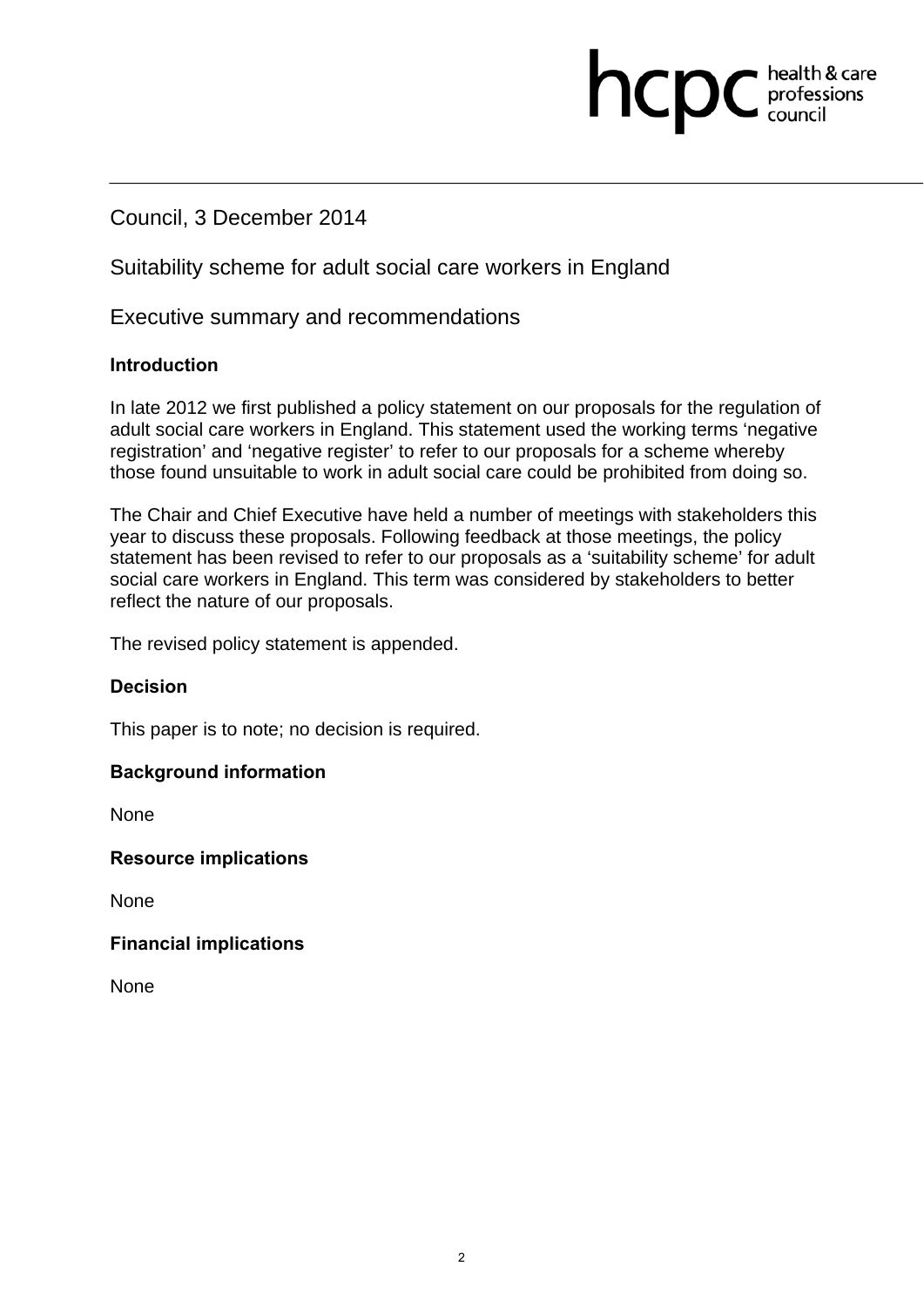# **Appendices**

 Proposal for regulating adult social workers in England (revised November 2014)

# **Date of paper**

19 November 2014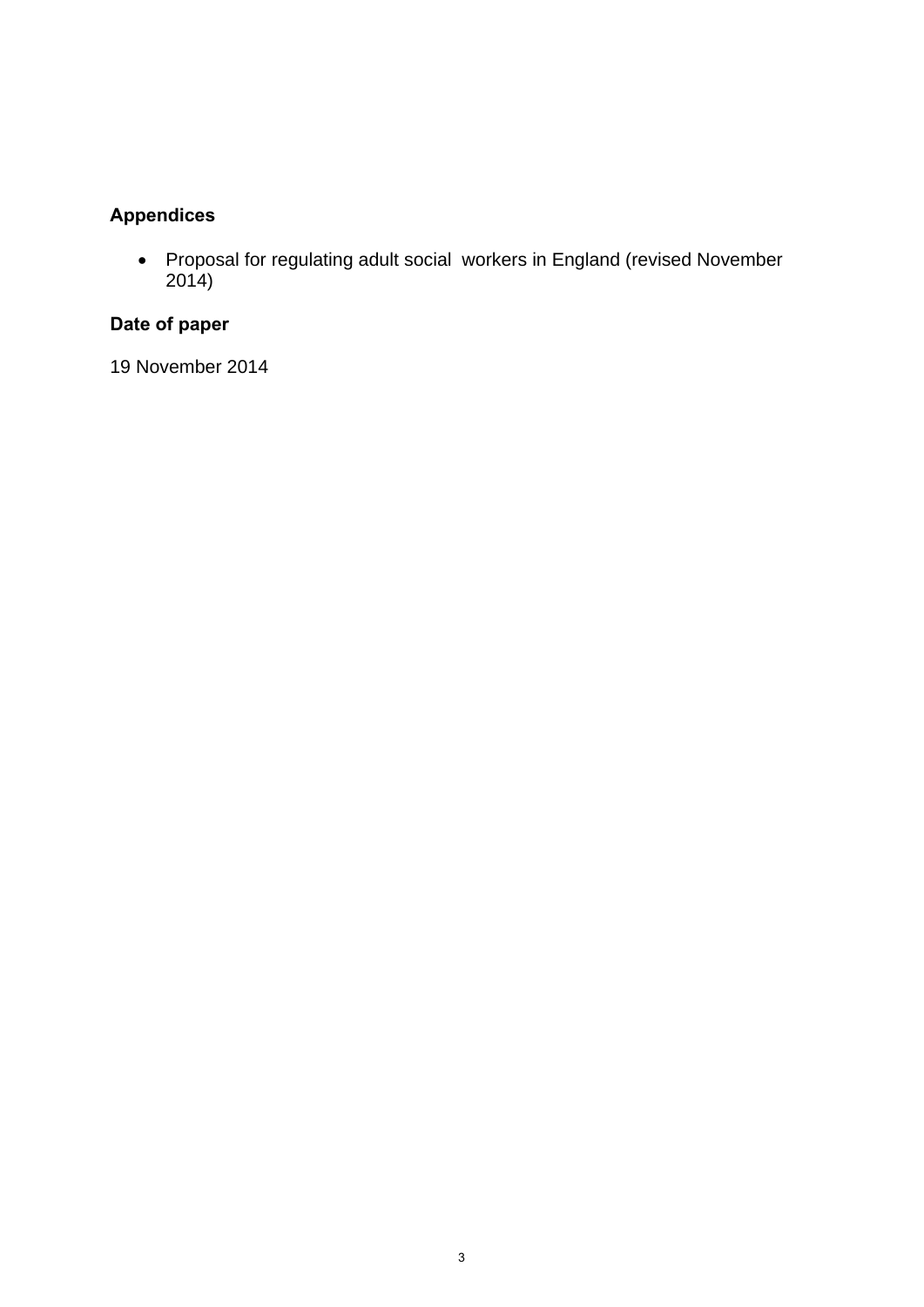

#### **Proposal for regulating adult social care workers in England**

#### **1. Introduction**

 $\overline{a}$ 

- 1.1 The 2011 Command Paper 'Enabling Excellence: Autonomy and Accountability for Healthcare Workers, Social Workers and Social Care Workers' committed that the Department of Health would explore the scope for the HCPC 'to establish a voluntary register of [adult] social care workers [in England] by 2013'.<sup>1</sup>
- 1.2 This paper sets out a proposal for how adult social care workers in England might be regulated. This paper focuses on a proposed 'suitability scheme' ('the Scheme') for adult social care workers in England. $^2$  The Scheme includes a statutory code of conduct which would apply to adult social care workers in England.
- 1.3 This paper includes proposals for a statutory scheme to regulate this workforce. However, it does not propose 'full statutory regulation', which might afford a higher level of public protection for the vulnerable people who use the services of this workforce (see paragraph 3.3). The final decision about whether or how this workforce should be regulated rests with the Government.
- 1.4 This proposal has been developed to achieve the following broad objectives.
	- To improve public protection through a proportionate, targeted and cost-effective approach to regulation of this workforce.
	- To support the delivery of high quality services in the care sector and the responsibility of individuals and organisations for those services.
	- To complement other sector-led initiatives aimed at assuring and improving quality.
- 1.5 Appendix 1 to this paper sets out in outline the legislation required to implement the proposals summarised in this paper. Appendix 2 examines the financial implications. These appendices are available by clicking here and choosing 'enclosure 10'.

<sup>&</sup>lt;sup>1</sup> Department of Health (2011). Enabling excellence: Autonomy and accountability for healthcare workers, social workers and social care workers.

www.dh.gov.uk/en/Publicationsandstatistics/Publications/PublicationsPolicyAndGuidance/DH\_124359 <sup>2</sup> The terms 'suitability scheme' and 'suitability register' has replaced the previous working titles of 'negative registration scheme' and 'negative register'. This has been informed by stakeholder feedback.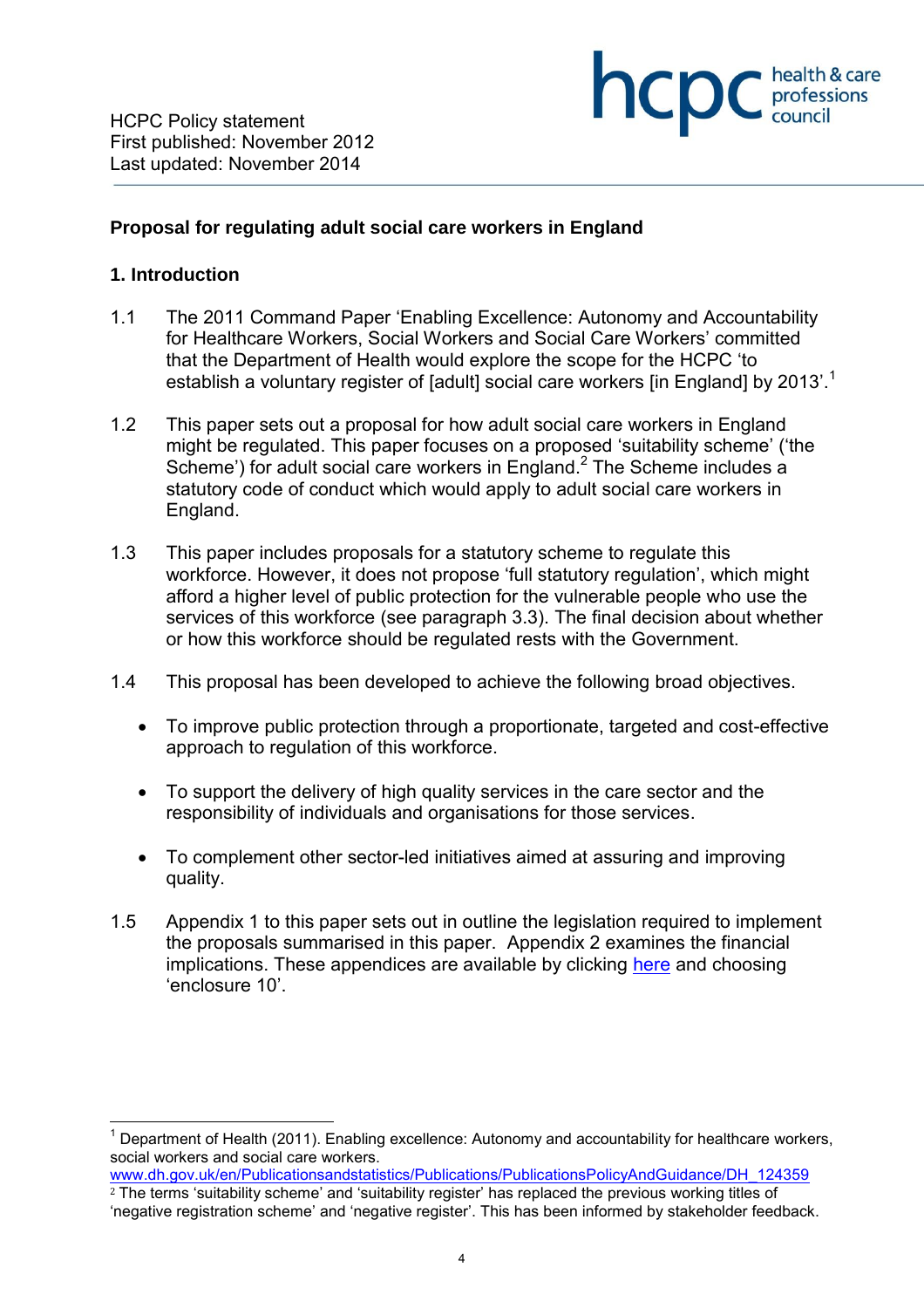- 1.6 This proposal has been written in light of specific Government policy regarding the regulation of adult social care workers in England. However, the proposed model outlined may potentially be appropriate and scale-able to other parts of the workforce (e.g. to other parts of the social care workforce or to healthcare support workers).
- 1.7 If the Government considered that these proposals would meet its policy objectives, further work would be required.

# **2. Limitations of voluntary registration**

- 2.1 Our preliminary view is that there are significant shortcomings in a voluntary register being held by a statutory regulator which have the potential to affect their effectiveness and their ability to command public confidence. They include the following.
	- Although an employer might make registration a condition of employment, there would be no legal compulsion for an individual to be registered.
	- The regulator would be unable to demand information or compel witnesses as part of fitness to practise proceedings.
	- A registrant removed from a voluntary register owing to serious concerns about their conduct or competence could remain in practise.
	- There is potential for public confusion generally around the status of voluntary and statutory registers being held by the same organisation.
- 2.2 In addition, we consider that there would be considerable costs involved in establishing a voluntary register and paying for its operating costs until a critical mass of registrants had been achieved and the register reached a self financing position. We have concluded that we would not be minded to establish a voluntary register for adult social care workers in England at this stage.

# **3. Adult social care workers in England**

3.1 The adult social care workforce in England has been estimated as numbering 1.63m individuals, with the majority working within the independent sector. 888,000 were estimated as working in locations regulated by the Care Quality Commission (CQC). The number of jobs in adult social care in England is projected to grow by between 24 per cent and 82 per cent between 2010 and  $2025.<sup>3</sup>$ 

 3 Skills for Care (2012). The size and structure of the adult social care sector and workforce in England, 2012.

www.skillsforcare.org.uk/research/research\_reports/Size\_and\_structure\_2012.aspx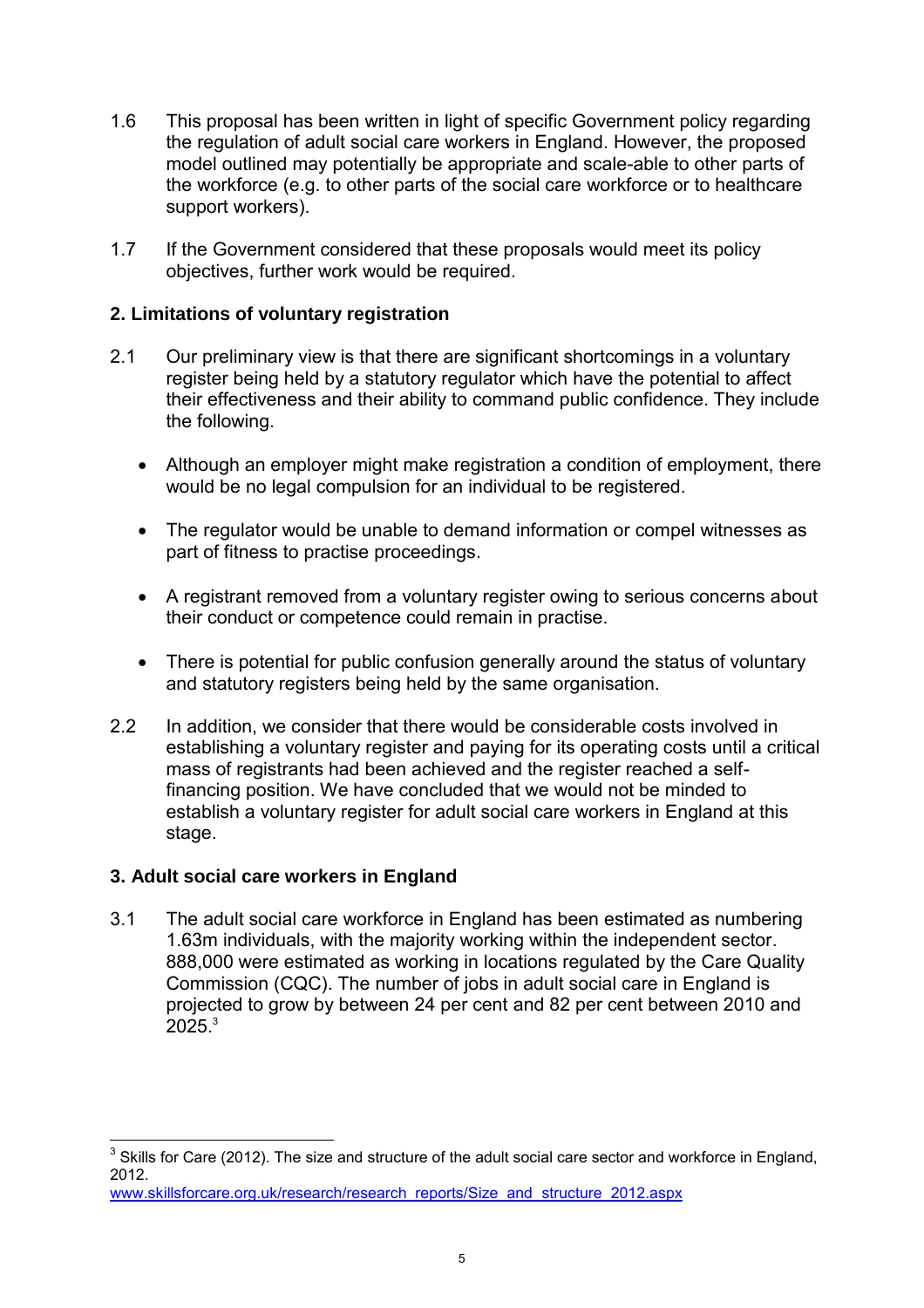- 3.2 This is a large, often low paid and transient workforce with significant numbers of part time workers. This poses challenges for the proportionality and cost effectiveness of any approach to regulation. The diversity of this workforce is such that it may not be feasible to regulate it in the same way as single professions which have limited and well defined routes of entry and scopes of practice.
- 3.3 We have concluded that 'full statutory regulation' for the whole of this workforce, in line with existing models, is unlikely to be viewed as a proportionate or cost effective regulatory response. We have instead explored other options which, although not offering the same level of protection as full statutory regulation, would nonetheless improve public protection.

### **4. Suitability scheme**

- 4.1 A suitability scheme for adult social care workers in England, incorporating a statutory code of conduct, is proposed as a model of regulation which would enable the regulator to effectively deal with the small minority of individuals who are unsuitable to work in adult social care, but without placing a disproportionate regulatory burden on the remainder of the workforce.
- 4.2 This model draws upon a similar scheme in place in New South Wales, Australia.<sup>4</sup> Further detail about the provisions of legislation required to implement such a scheme is set out in appendix 1.

#### **Rationale for proposed model**

- 4.3 The typical model for statutory professional regulation in the UK requires every practitioner within a relevant profession to be registered and for the right to practice to be linked to continuing registration and compliance with additional obligations, such as undertaking continuing professional development. Each registrant must periodically renew their registration and pay an annual registration fee.
- 4.4 At the heart of that regulatory process are proficiency standards which the regulator is required to establish for the profession in question. The regulator derives those standards from the established body of knowledge of the relevant profession. These standards are normally met through a significant period of education and training which is quality assured by the regulator.
- 4.5 Similarly, the regulator must operate a fitness to practise process to investigate and adjudicate on complaints about the conduct or competence of registrants.
- 4.6 That model is entirely dependent upon there being an established body of professional knowledge and skills which can be embedded within those standards by the regulator.

 $\overline{a}$ <sup>4</sup> New South Wales Health Care Complaints Commission www.hccc.nsw.gov.au/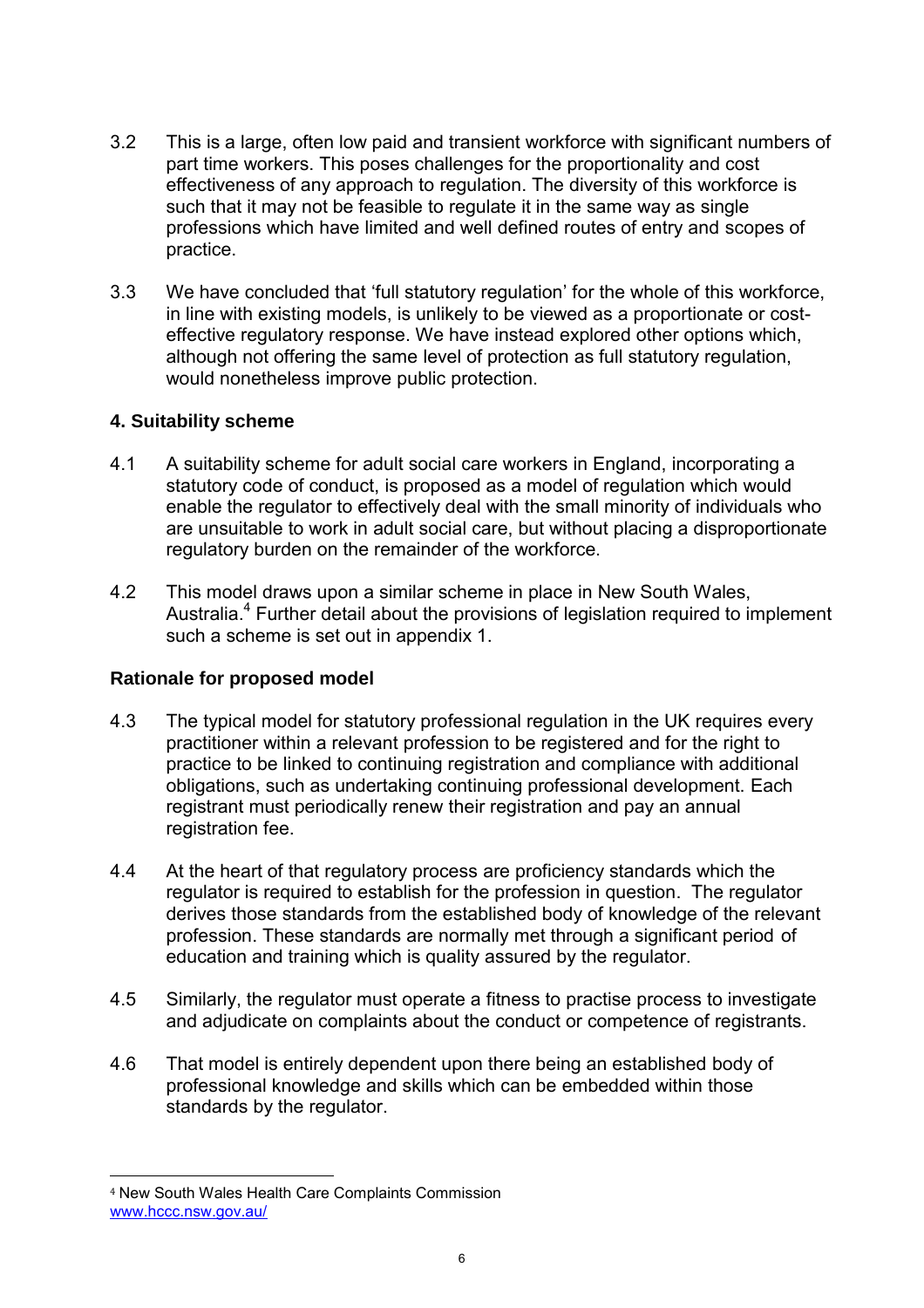4.7 As a regulatory model, the proposed suitability scheme sits on a continuum of regulation between voluntary registration and full statutory regulation but is more targeted, less restrictive and less costly than the latter. It provides the regulator with the ability to remove those whose conduct makes them unsuitable to remain in the workforce, but without imposing an undue burden on the honest, ethical and competent majority. A scheme of this kind does not restrict entry to practice, but allows effective action to be taken against a person who fails to comply with proper standards of conduct.

## **Summary of proposed model**

- 4.8 In summary, the model would work as follows.
	- **A statutory code of conduct** would be set for adult social care workers in England, based upon core principles such as respect for patients, confidentiality, infection control, honesty and integrity and so on. This code could draw upon the code of conduct for healthcare support workers and adult social care workers in England developed by Skills for Health and Skills for Care.<sup>5</sup>
	- There would be no requirement for adult social care workers in England to be registered but **a register would be maintained of those who had been found unfit to practise as an adult social care worker in England.**
	- **Employers would be expected to resolve low level complaints**, with an emphasis on re-training and remediation.
	- Those cases involving **more serious complaints**, particularly where service users were placed at risk, would be reported to the regulator for investigation and, if appropriate, adjudication.
	- The adjudication process would enable those unfit to practise as adult social care workers in England to be **prevented from doing so by being made subject to a 'prohibition order'**. Their names would then be entered into the suitability scheme register. Public warnings could also be issued.
	- It would be a **criminal offence** to engage in adult social care in England whilst being included in the suitability scheme register.

# **Scope of the proposed scheme**

 $\overline{a}$ 

4.9 Appendix 1 sets out the legislation required to implement the Scheme and this would affect the number of groups of adult social care workers in England brought within its remit. It would be possible to introduce the Scheme on an incremental basis.

<sup>5</sup> www.skillsforhealth.org.uk/about-us/press-releases/training-standards-and-code-of-conduct/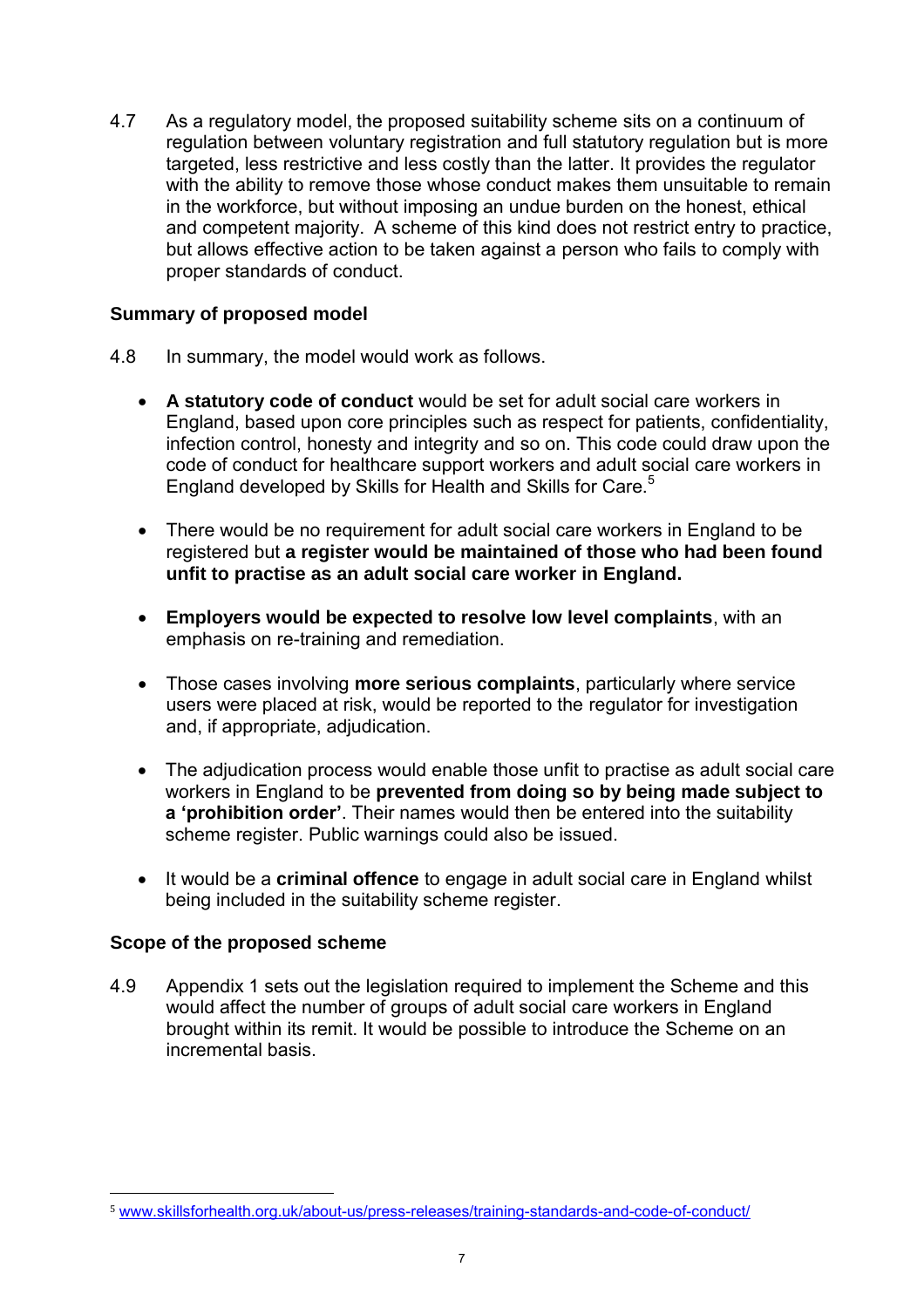4.10 In developing this model further, it might be necessary to consider how any regulatory arrangements can be introduced so that they include the personal assistant workforce. Stakeholders have raised concern with us about the growing numbers of these workers, who are employed directly by service users in receipt of personal budgets to provide personal care. The absence of an employer or a managed environment might lead to the conclusion that this is potentially a higher risk part of the workforce.

## **Benefits and costs**

- 4.11 The following describes some of the potential benefits of the proposed scheme.
	- This approach would be proportionate and targeted by putting in place a statutory code of conduct for all, whilst avoiding the cost and burden of seeking to register all adult social care workers in England.
	- There would be an effective mechanism for considering serious complaints and taking effective action to prevent continuing harm to service users.
	- The Scheme would support rather than replace the responsibility of employers for the quality of their services.
	- The Scheme would increase confidence in these workers, helping to assuage the concerns sometimes expressed by registered professionals about delegation to unregulated workers.
- 4.12 Preliminary estimates are that establishing a suitability scheme will involve a one-off cost of approximately £3m, with on-going operating costs of approximately £5-6m per annum. Appendix 2 provides further information about these projections.

# **Statutory regulation of CQC registered managers**

- 5.1 All providers registered by the CQC must have a registered manager for each of the 'regulated activities' they carry out.<sup>6</sup> Although some registered managers may be statutory regulated professionals, others will not. There are 24,610 registered managers for the CQC regulated activities which are most directly related to social care.<sup>7</sup>
- 5.2 The CQC registration requirements ensure that individuals have the qualifications and experience necessary to manage the regulated activities but they do not put in place a binding code of conduct and ethics. The recent Winterbourne View Hospital serious case review acknowledged this, referring to establishing registered managers as a profession with a regulatory body to enforce standards  $8<sup>8</sup>$

 $\overline{a}$ <sup>6</sup> www.cqc.org.uk/organisations-we-regulate/registering-first-time/regulated-activities

<sup>&</sup>lt;sup>7</sup> Source: CQC, December 2012. Figure quoted comprises of the number of registered managers in the following regulated activities: 'Accommodation for persons who require nursing or personal care' and 'Personal care'.

<sup>&</sup>lt;sup>8</sup> Margaret Flynn (2012). South Gloucestershire Safeguarding Adults Board. Winterbourne View Hospital: A serious case review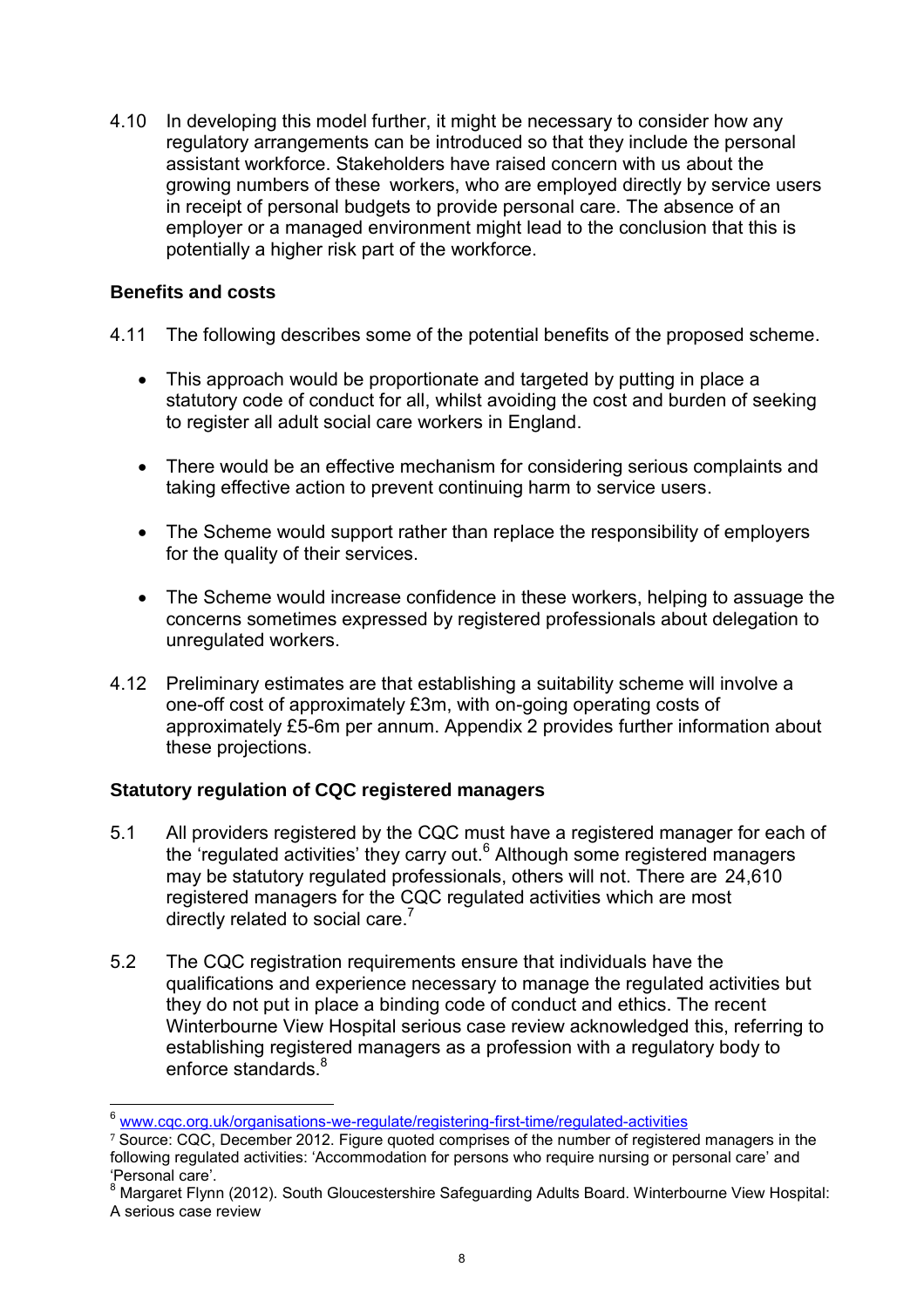- 5.3 In addition to a suitability scheme for the remainder of the workforce, we are proposing that CQC registered managers in adult social care in England should be statutory regulated. This would put them on the same footing as other regulated professions.
- 5.4 The potential benefits of this approach are as follows.
	- The pivotal role that these particular managers play in influencing the standards, culture and behaviour of their employees would be recognised.
	- This approach would build-on the existing arrangements, increasing accountability by putting in place a binding and enforceable code of conduct and ethics.
	- This approach would be proportionate and targeted by registering those individuals with direct responsibility for CQC regulated activities, rather than all those with a managerial or supervisory role.

### **6. Links to other arrangements**

 $\overline{a}$ 

- 6.1 A suitability scheme for adult social workers in England and statutory regulation of CQC registered managers would complement the important roles of the Disclosure and Barring Service (DBS) and the CQC.
- 6.2 The Scheme would complement the role of the DBS in barring individuals from working with vulnerable children and/or vulnerable adults. There are some key differences between the schemes.
	- The Scheme entails a statutory code of conduct which would apply to the whole of the adult social care workforce in England.
	- The decision for the DBS is about whether or not to bar. Under the Scheme public warnings could also be given.
	- The Scheme would be about considering whether someone should be allowed to work in adult social care in England. The threshold for barring operated by the DBS is much higher because it is about whether an individual should be prevented from working with vulnerable children and/or vulnerable adults.
	- The Scheme would allow conduct issues relating to social care such as appropriate care; treating service users with dignity and respect; and breaches of confidentiality to be dealt with effectively.

www.southglos.gov.uk/Pages/Article%20Pages/Community%20Care%20- %20Housing/Older%20and%20disabled%20people/Winterbourne-View-11204.aspx